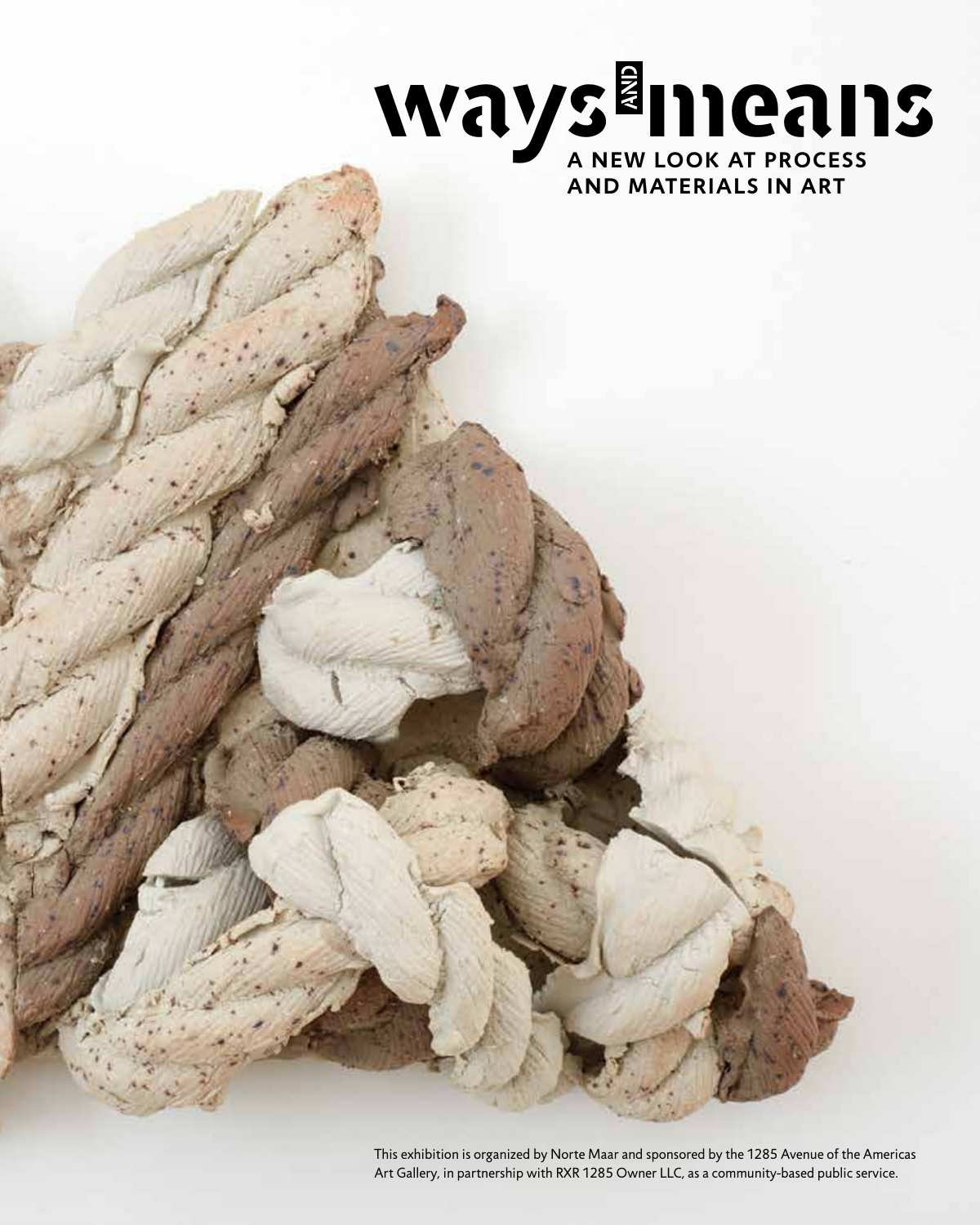PROCESS IS A COMPLEX NOTION, at once emblematic of the ideas inherent in generating a work of art but also a metaphor for artistic growth. Materials are a part of every artist's process. It can be said they work in tandem, side by side.

This exhibition presents an unusual collection of twenty-five artists who challenge traditional means. More concerned with the ways and means than the why and how, these artists are linked to an aesthetic where product is not the principal focus, where process is not the means but an end, and where materials are far from conventional, moving beyond paint and brush, stone and chisel, clay and wheel, thread and loom.

There is nothing cautious about the way this eclectic group makes art. Their gestural approaches to working—pouring, throwing, reclaiming, firing, tearing, gluing—impose unique dialogues with materials. And for these artists, process is their motivator. It informs and shapes their imagery and dictates how their imagery is conceived.

Inextricably linked to and informing their process are materials. Some pursue an exploration of a singular medium: Chakaia Booker is highly regarded for her use of discarded car tires; Amanda Browder for her site-specific fabric installations; Bruce Dow for his sculptural adaptation of Eames designed chairs; Ben Godward for his

colorful variations in urethane foam; Hildur Ásgeirsdóttir Jónsson for her heroic woven works of silk; Robert Raphael for his compositions in clay; Daniel Wiener for his amalgamations in Apoxie-Sculpt.

Even the use of paint and brush, the most traditional of materials, is taken to the extreme in the mammoth works of Frank Owen and Jenny Hankwitz; sublimely used in the works of Bryn Jayes, Donald Traver and Susan Wanklyn.

For others, the combination of seemingly divergent materials is their pursuit: Ali Della Bitta combines steel and clay; Maud Bryt builds with plaster and paint; Bruce Dorfman orchestrates a variety of materials in his colorful assemblages; Max Estenger remains true to a synthesis of raw canvas, polyvinyl and stainless steel; Norman Jabaut creates eccentric forms through his found wood combines; Naomi Safran-Hon and Letha Wilson are inspired by photography yet combine this medium with cement in an intense fashion.

Sculptor Charles Goldman stands alone concocting his own material—a home brew of newspaper, junk mail, shredded credit cards, CDs and DVDs, electronics wires, packing Styrofoam, salvaged acrylic house paint and Portland cement.

Process has always dominated the work of Robert Moskowitz and Richard Serra. Although more intimate and image driven in the former and more monumental and assailing in the latter.

While material offers texture and physicality in the drama of each artist's abstract narratives, process can also be more ephemeral and employ less rugged materials. Jill Levine and Steve Keister share an obsession with archeology. Dorothea Rockburne has long been inspired by mathematics, geometry and astronomy.

This exhibition explores the unexpected and the deliberate, the unforeseen and the anticipated—a new look at process and materials in art.

—Jason Andrew, Brooklyn 2016



# Ways and Means: A New Look at Process and Materials in Art



**Max Estenger** *Red*, 2015 Oil spray enamel on raw canvas, polyvinyl, and stainless steel 36 x 26 in. (six joined panels)

**Bruce Dorfman** *Kizuki*, 2016 Canvas, wood, metal, paper, fabric, acrylic paint, pencil  $62 \times 60 \times 6$  in. Courtesy June Kelly Gallery, New York Photo: Deborah Winiarski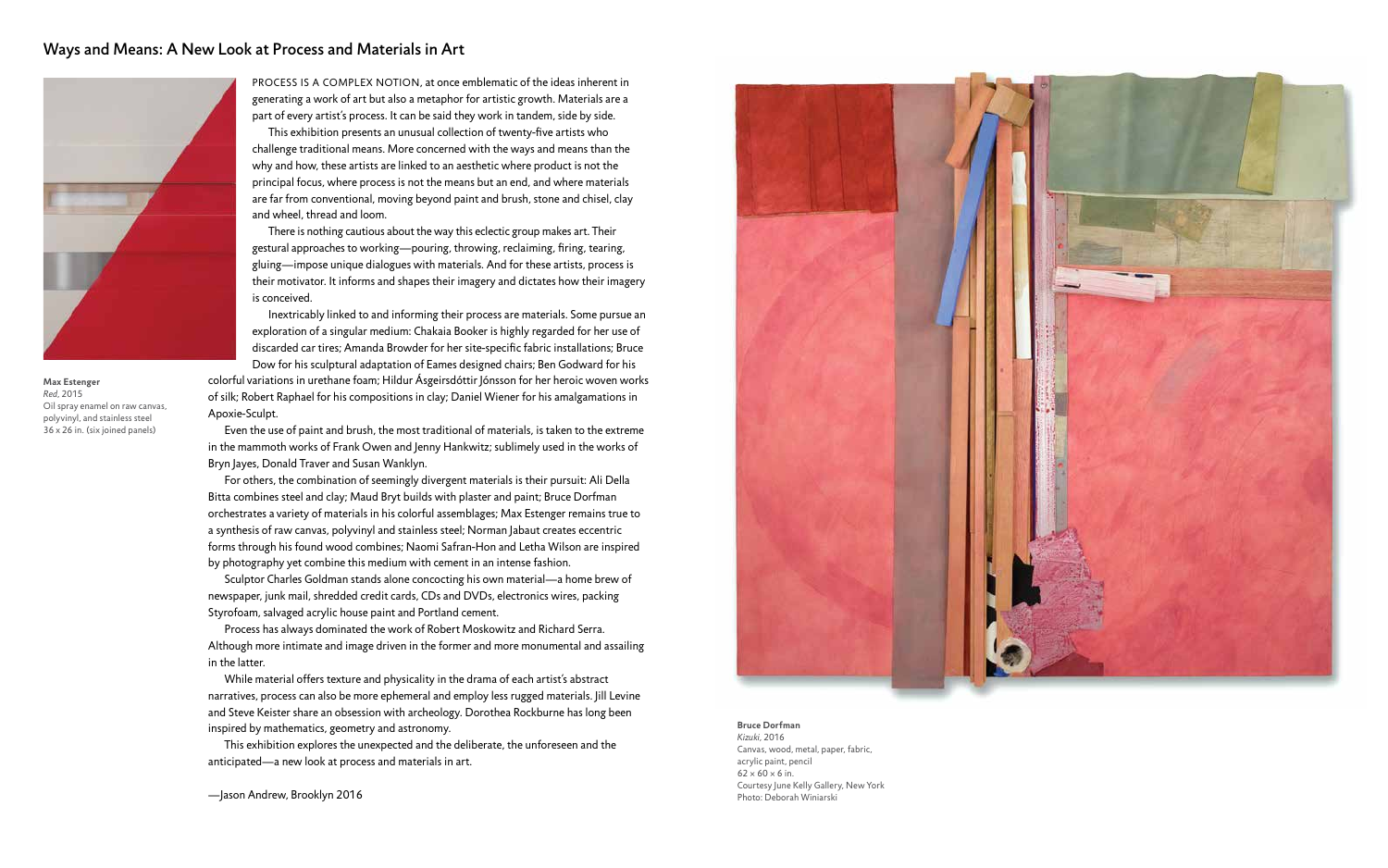**Chakaia Booker** *Mutual Concerns*, 2004 Rubber tires and wood  $42 \times 42 \times 44$  in. Chakaia Booker, Courtesy Marlborough Gallery, New York Photo: © Marlborough Gallery





**Norman Jabaut** *Farmed #1*, 2016 Found wood and metal construction  $46 \times 16 \times 8$  in. Private collection, Brooklyn

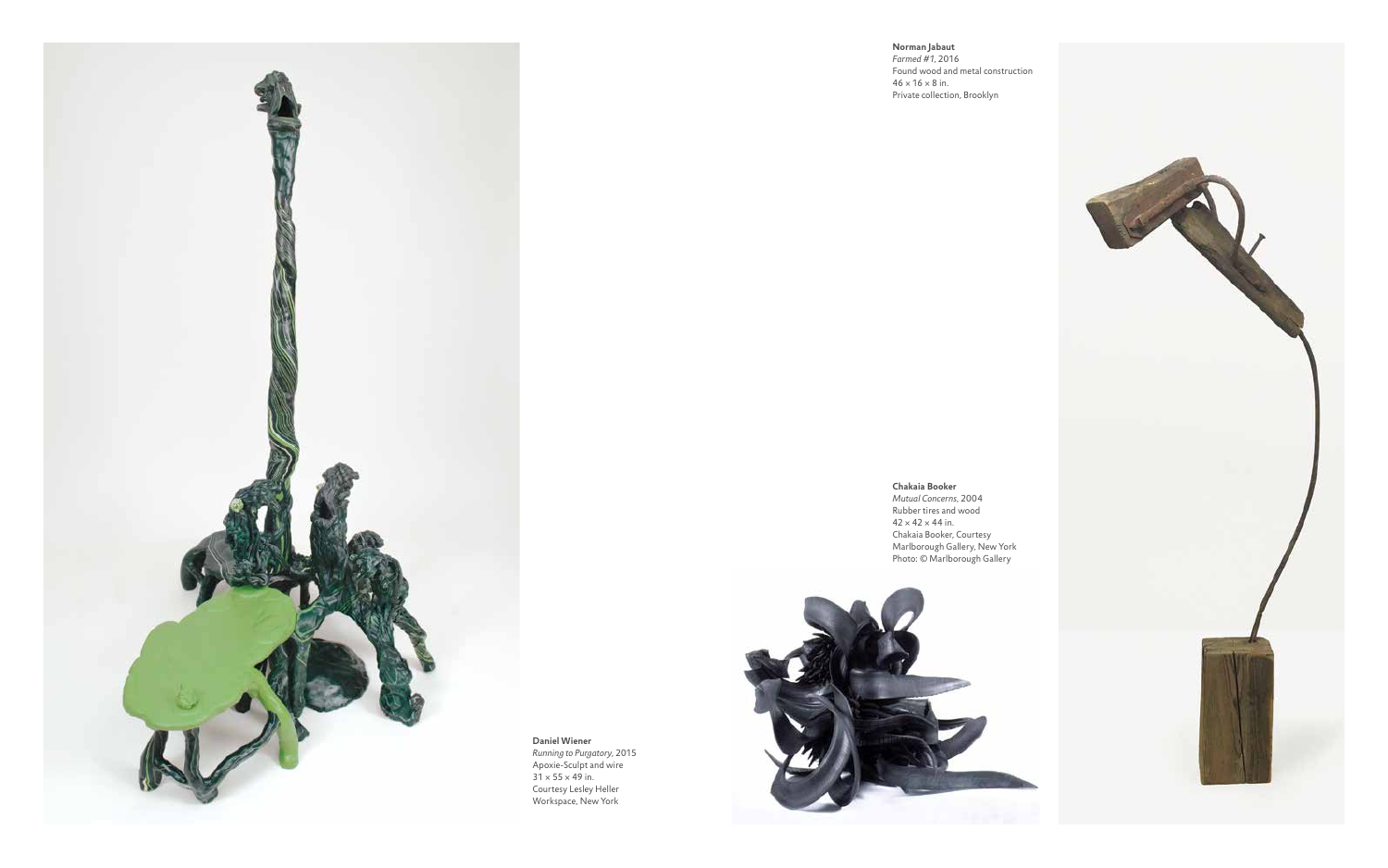## **Frank Owen** *Krater*, 2012–13 Acrylic on canvas 84 × 94 ½ in.

Courtesy Nancy Hoffman Gallery, New York





**Ali Della Bitta** *Failed Rift* 2016 Earthenware and steel  $10 \times 6 \times 9$  in.



**Letha Wilson** *Headlands Tennessee Cove (Slash)*, 2015 Unique C-Print, emulsion transfer, concrete  $18 \times 22 \times 2$  in. Courtesy Higher Pictures, New York



**Charles Goldmam** *RE>CRETE>FACTORY> SHOWROOM*, 2016 24 RE>CRETE>BLKS: Pulped newspaper and junk mail, shredded CDs, DVDs and credit cards, cut home electronics wires, ground-up packing Styrofoam, salvaged acrylic house paint and Portland cement (among other ingredients), wood palettes, plastic strapping, hardware 70 × 50 × 50 in. (each)

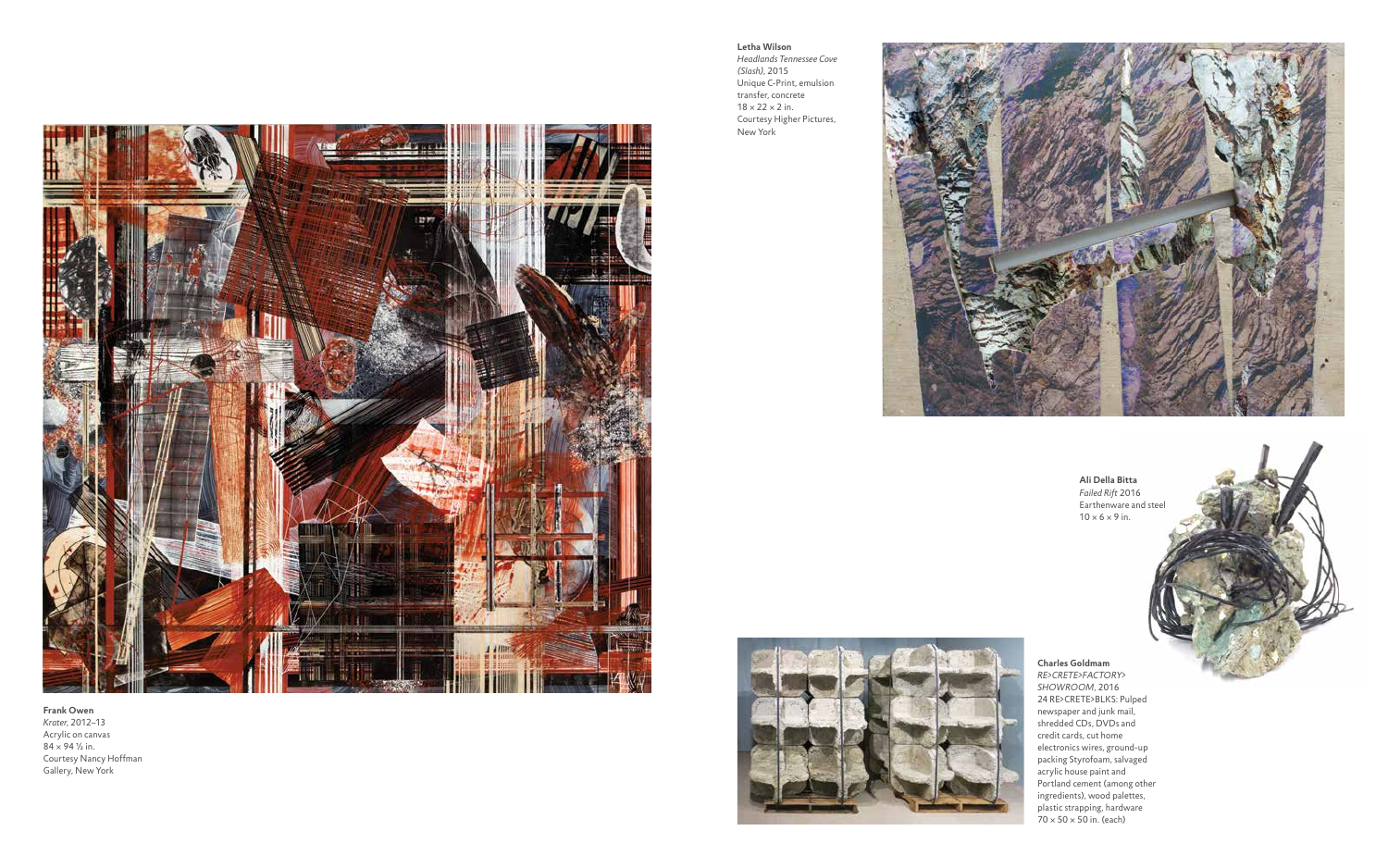### **Hildur Ásgeirsdóttir Jónsson** *Wind #4*, 2015 Handwoven silk painting  $45 \times 98$  in. Courtesy Tibor de Nagy Gallery, New York



**Dorothea Rockburne**

*Geometry of Stardust, Dappled Light*, 2009–2010 Lascaux Perlacryl and Aquacryl paint, and Golden High Load Titanium white on Strathmore 140 lb cold press watercolor paper 1411⁄16 × 1111⁄16 in. Collection of the artist



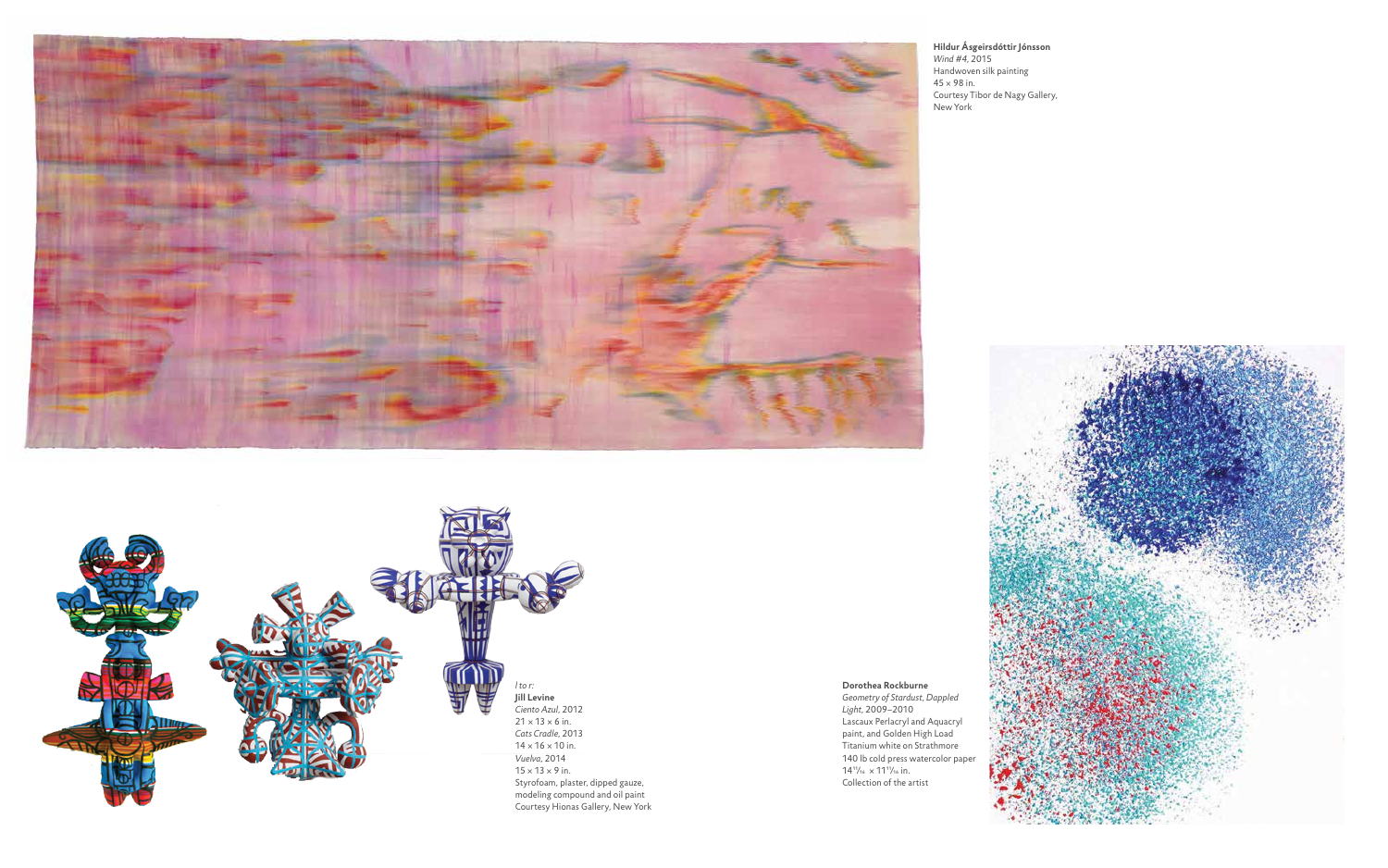# **Richard Serra**

*Paths and Edges #11*, 2007 1-color etching. Signed and numbered on verso 23 ½ × 29 ½ in. Edition of 60, SP8 © 2007 Richard Serra and Gemini G.E.L. at Joni Weyl



# **Naomi Safran-Hon**

*Morning*, 2016 Burlap, plaster, acrylic paint  $62 \times 24 \times 14$  in.

> *Wadi Salib: Home with 8 Windows (Kanafani's House on Bourj Street)*, 2015 Archival ink jet print, lace, pigment, acrylic and cement on canvas  $84 \times 42$  in. Courtesy Slag Gallery, Brooklyn





**Maud Bryt**